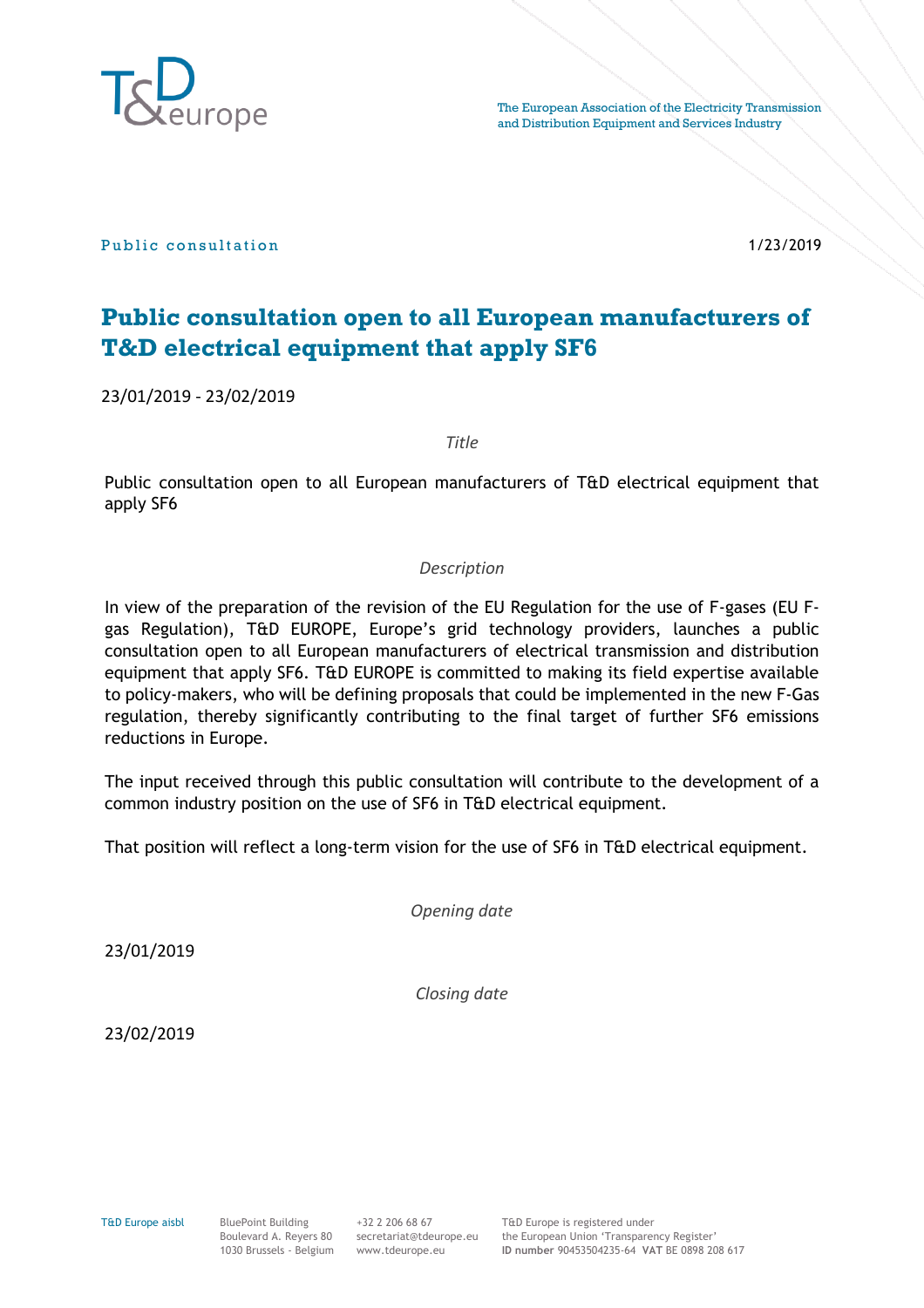

#### *Topics*

SF6, Climate, Energy, T&D electrical equipment, HV Switchgear, MV switchgear, Generator circuit breakers

## *Target group(s)*

Any European manufacturer that apply SF6 in T&D electrical equipment.

### *Objective of the consultation*

The consultation aims at defining proposals which:

- *can be implemented in the new F-Gas regulation;*
- *achieve the goal of a significant reduction of SF6 emissions in Europe;*
- *foster T&D manufacturing and services industry in Europe*

The contributions from respondents shall be based on current knowledge and development status and anticipated future steps, considering technical and economic feasibility.

### *How to submit your contribution*

- 1. The contributors have to register (see contact details)
- 2. The contributors have to sign an NDA with T&D Europe
- 3. The questionnaire (available only in English) shall be responded in English in due time

It will take about 30 minutes to answer the questionnaire.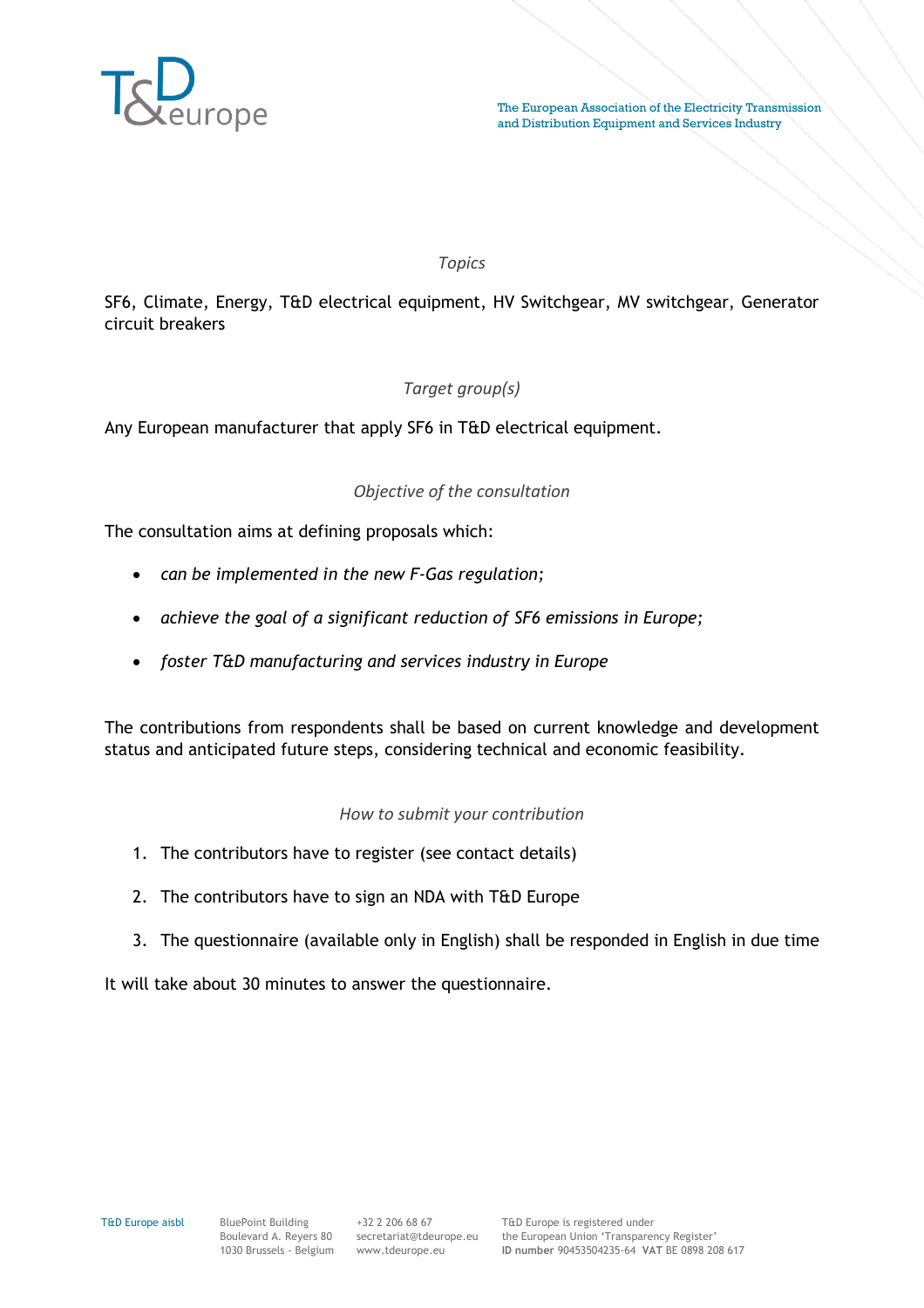

Please note that to ensure a fair and transparent consultation process only responses received through the online questionnaire will be taken into account and included in the summary report.

The questionnaire has six sections:

- 1. Introduction and explanation how to fill
- 2. MV switchgear
- 3. HV switchgear
- 4. Generator Circuit Breakers
- 5. Other non-switching equipment
- 6. Explanations and guideline for drafting the answer.

To participate you are not obliged to fill in all items. Your opinion matters to us. Thank you very much for taking the time to contribute to this consultation.

#### *How to register*

The purpose of the registration is to identify all the participants in the synthesis and confirm he is European manufacturer.

To register the participant should send to one of the contacts below :

- Name, web page and Social address of the company.
- Number of manufacturing plants of T&D electrical equipment using SF6 in Europe. If none, it cannot participate to the public consultation
- Number of units (using SF6) manufactured in Europe during last 5 years (2013-2017). Select one of the following below:
	- a) less than 5 000 u.
	- b) from 5 000 to 50 000 u.
	- c) more than 50 000 u.

*View the questionnaire*

The questionnaire